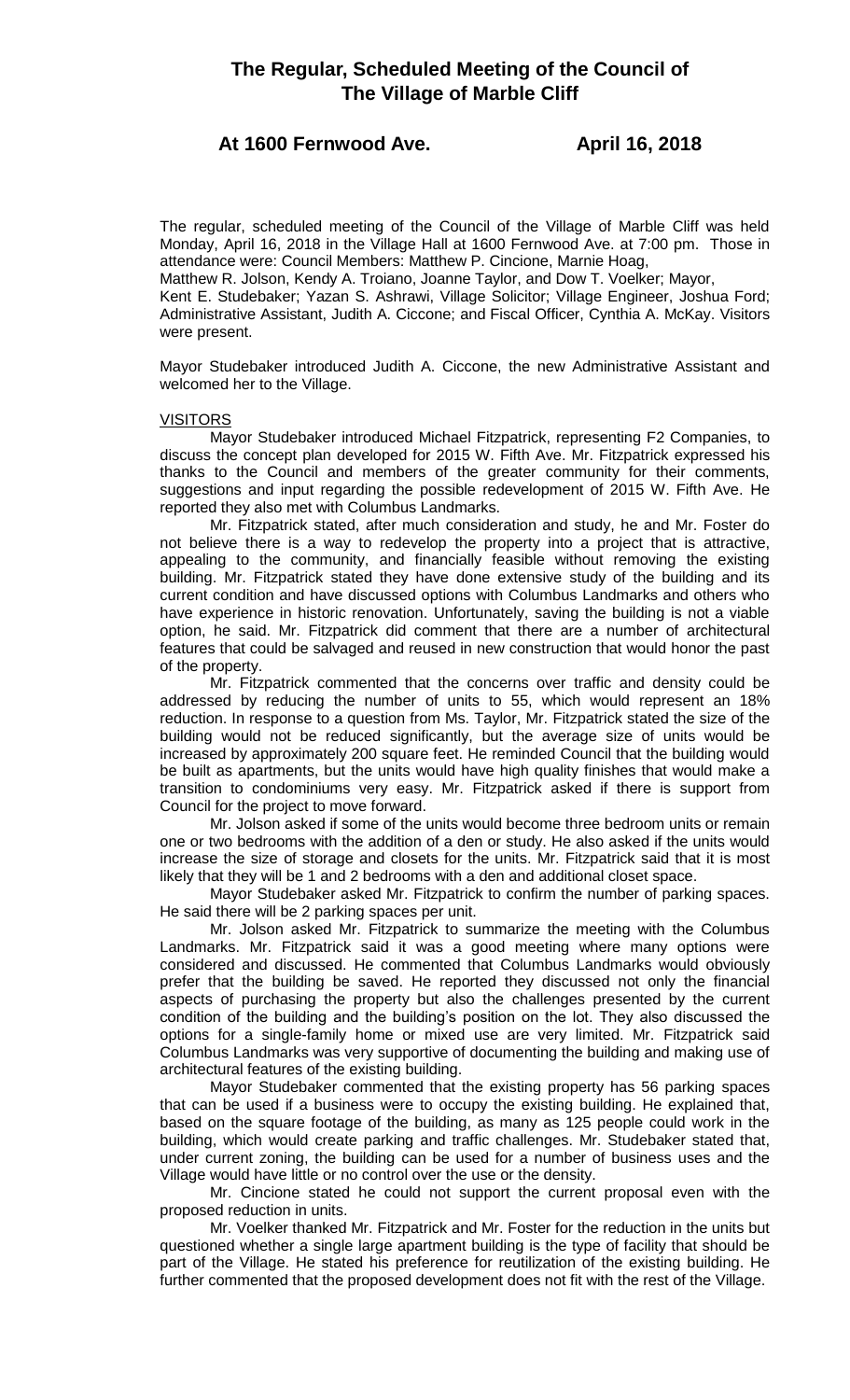Ms. Troiano stated her opinion that the proposed building is still too big for the community. She also commented that the Upper Arlington neighbors across W. Fifth Ave. might object to the size of the building and the traffic. Ms. Troiano stated her concerns with the aesthetics; she expressed her desire to reduce the size of the building. She stated the building takes away from the community feeling of the Village.

Ms. Taylor stated Ms. Troiano's comments echo the concerns she has heard from residents. She stated the proposal is not a good fit for the community.

Ms. Hoag stated the proposal does not fit the Village; she stated the density of 55 units is too high.

Mr. Jolson stated his appreciation of the developer's efforts. He stated his concern that the property will continue to languish as an unproductive, deteriorating property.

Mr. Jolson did state some residents have expressed support for development in light of the increased revenue for the school system. He stated he would like to keep the door open to an alternative. He asked the developers if they have fully investigated historical tax abatement or credits. Mr. Fitzpatrick stated that they believe they have investigated all the options and he does not see a financially viable option that includes maintaining the building.

Ms. Troiano stated the Council needs to consider the residents' concerns.

Mr. Voelker commented that the size of the property and the size of the Village work against the project as proposed. Mayor Studebaker concurred that the size of the property limits redevelopment in the style of the Prescott Place, Number 10 Arlington and the manor house at Roxbury Arms.

Mayor Studebaker reported the annual fire and building inspection is complete and should be in the hands of the property owner.

Mr. Fitzpatrick stated the developer will take the comments and will make a decision as to whether they will consider revisions. Mr. Fitzpatrick asked if Council could state what density they would consider acceptable. Ms. Troiano stated Council could conduct a survey.

Mr. Cincione stated his opposition to such a survey. Ms. Troiano stated residents have stated they just don't want an apartment building. Mr. Voelker stated that density is one of several issues including size and ownership. Council did not suggest a "target" density.

Mr. Jolson expressed his concern of the impact to the Village if the property continues to deteriorate. Mr. Cincione expressed his appreciation to the developers and stated that he believes the community now has a better idea of the options and the process.

Mayor Studebaker stated that there is no official Council action at this point and the developer may continue to refine their proposal if they so desire.

A visitor expressed his appreciation of the Council's process and their willingness to listen to the residents.

Tom DeMaria, Grandview Heights' resident, questioned whether the developer performed an adequate market survey of the need. He stated his opinion that developers tend to build with the assumption that "if they build it, someone will come."

Helen Miller, Marble Cliff resident, stated her opinion that the existing building should be saved. She said there is "some way" to find an answer that preserves the character of the community. She commented that \$800,000 homes are being built in Grandview Heights with little or no lot. Mr. Jolson stated his opinion that W. Fifth Ave. surrounded by apartment buildings is unlikely to support one or two \$800,000 to \$1,000,000 homes

Mr. Voelker asked what options the Village has to enforce building code. Mayor Studebaker sated that report has been completed outlining requirements to bring the building into an acceptable condition. If the owner choses to oppose the requirements stated in the notice she will bring her issues to Council for appeal. Mr. Voelker stated he has a client that occupied the building and that client stated his opinion that the building can be saved.

## CONSENT AGENDA

- 1) Receive Mayor's Court Report, March, 2018
- 2) Receive Police Report, March 2018
- 3) Receive Fire Report, March 2018
- 4) Receive Building permits issued in March, 2018
- 5) Approval Minutes of the regular, scheduled meeting of March 19, 2018
- 6) Approval Financial Statements for March, 2018
- 7) Receive Village Income Tax Report \$148,410.36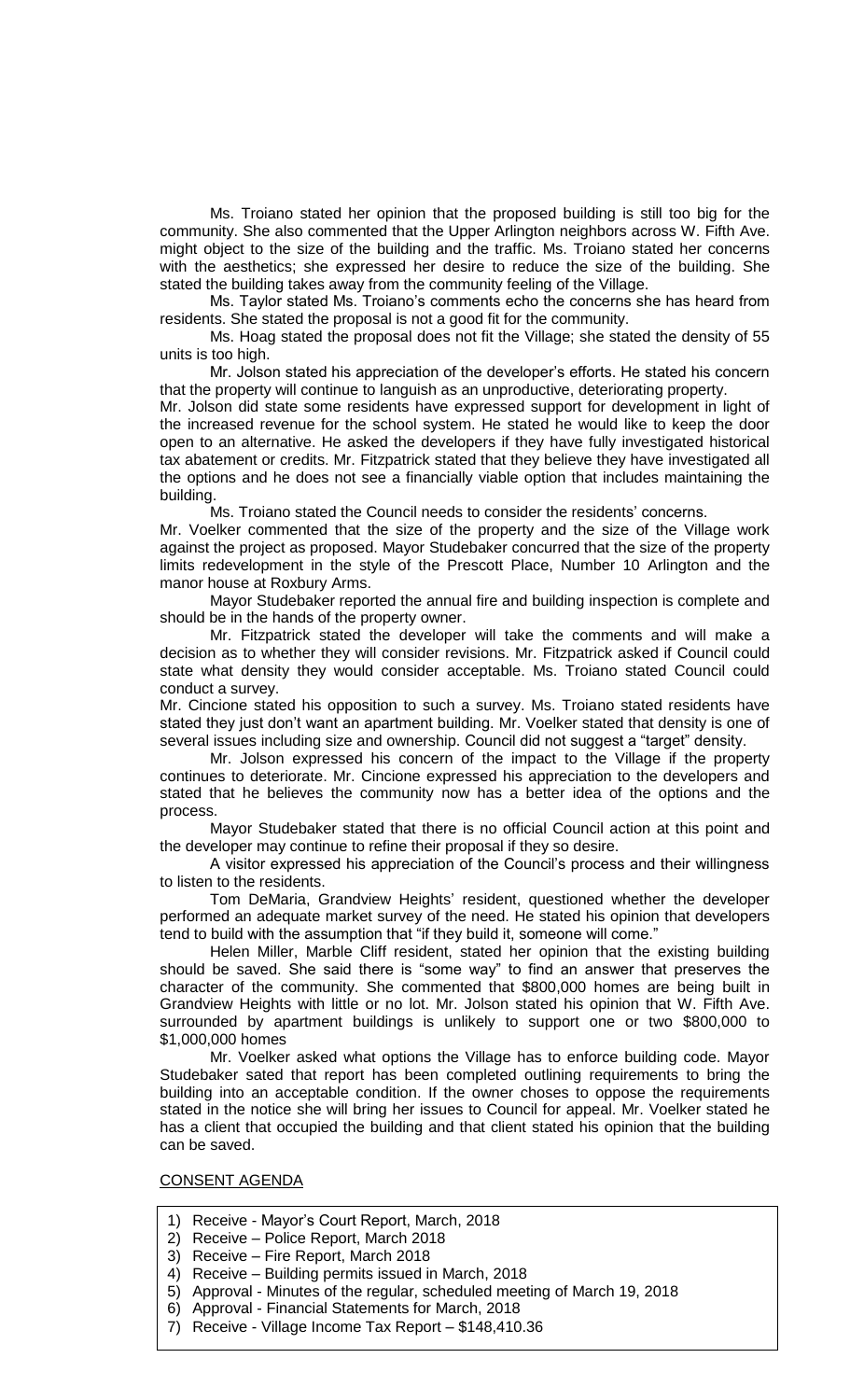## **Mr. Voelker moved approval of the Consent Agenda. Ms. Troiano seconded. The Consent Agenda was approved unanimously.**

## MAYOR'S REPORT

Mayor Studebaker reported he will present a brief State of the Village report to the Tri-Village Economic Development Forum.

Mayor Studebaker introduced the first reading of O-2563-18, An Ordinance to amend Ordinance O-2546-17 (2018 APPROPRIATION ORDINANCE) to increase the Appropriation of the general fund by \$25,000 from \$2,236,376 to \$2,261,376.

Ms. McKay explained that the gift would require additional appropriation and an action to authorize the use of public funds for such a purpose.

Mrs. Troiano reported that she has asked Grandview Heights to provide a placard to recognize Marble Cliff's donation to the park. She stated that she has not received confirmation that such a placard will be place.

No action taken

Mayor Studebaker reported three students each received a Falco Scholarship of \$1,000. Mr. Cincione will make the presentation of the scholarships at the High School Scholarship Program. The recipients this year are Luke Sterneker, Matt York and Jonah Bode.

Mayor Studebaker stated he is still working with the Columbus Foundation to determine if the Falco Scholarship administration and investment will be moved to the Columbus Foundation

Mayor Studebaker introduced the first reading of O-2564-18, An Ordinance authorizing the hiring of Judith A. Ciccone as Administrative Assistant at an annual salary of \$17,520.00 for the Village of Marble Cliff and declaring an emergency.

Ms. Ciccone introduced herself and provided a summary of her work experience with the City of Dublin and the City of Grandview Heights. She stated she worked in police dispatching and in the clerk of courts office. Ms. Ciccone said she grew up in the Grandview Heights area and her first home as an adult was an apartment in Marble Cliff.

**Mr. Jolson moved the rules be suspended. Ms. Troiano seconded. The motion passed unanimously. Mr. Voelker moved the adoption of O-2564-18. Ms. Taylor seconded. The motion passed unanimously. Mr. Voelker moved the ordinance be adopted as emergency legislation to address staffing needs for the Village of Marble Cliff. Ms. Taylor seconded. Roll call: Mr. Cincione, yes; Ms. Hoag, yes; Mr. Jolson, yes; Ms. Taylor, yes; Ms. Troiano, yes; Mr. Voelker, yes. The motion passed unanimously.**

#### ENGINEER'S REPORT

Mr. Ford reported several companies are completing the relocation of utilities along Cardigan Ave. in anticipation of the upcoming street project. The street project will begin in mid-May.

Mr. Cincione and Ms. Taylor reported the tree lawn at the corner of Arlington Ave. and Cambridge Blvd. needs restoration. Ms. McKay stated staff would arrange for restoration.

Ms. McKay reported the City of Columbus has replaced the water booster station pump.

Mr. Ford left the meeting at this point.

#### SOLICITOR'S REPORT

Mr. Ashrawi reviewed the attendance policy and a new vacation policy developed for employees of the Village. He reviewed the modifications made.

**Mr. Voelker moved the vacation policy and attendance policy be approved. Ms. Troiano seconded. The motion passed unanimously.**